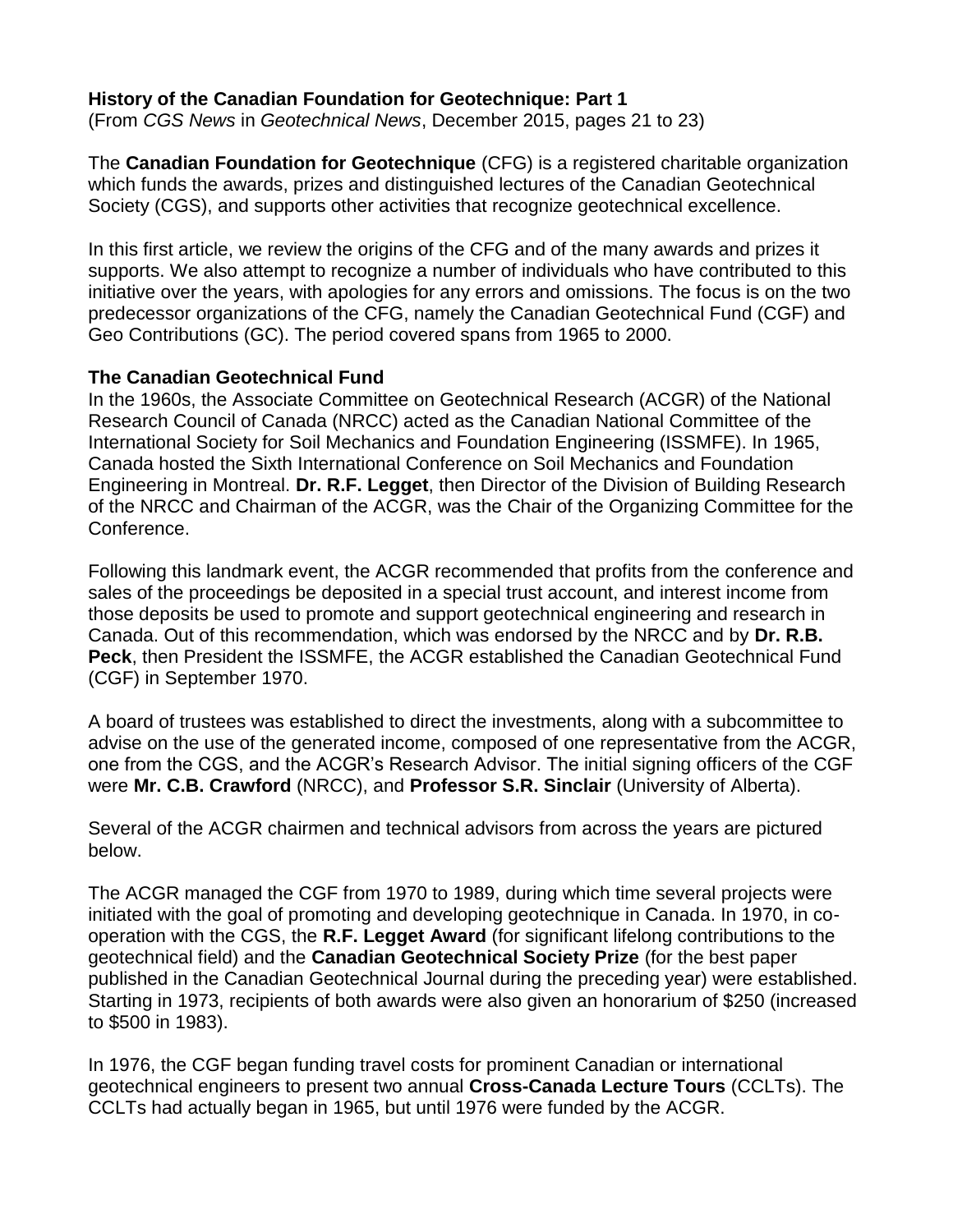The **Canadian Geotechnical Colloquium** was also established in 1976. It was awarded annually to a "young" engineer to present a paper on a selected topic at the annual CGS Conference, and included an honorarium of \$2,500 as well as publication in the Canadian Geotechnical Journal. The CGF also participated in other initiatives, such as contributing to the publication of the book Muskeg and the Northern Environment in Canada in exchange for royalties from the University of Toronto Press, and contributing \$1,500 to support a lecture by **Dr. A. Schofield** from Cambridge University at the CGS Conference in Vancouver.

*(ACGR Chairmen and Technical Advisors honoured at a special dinner hosted by Golder Associates Ltd. on August 23, 1991, at the Rideau Club in Ottawa. From left to right, with years of ACGR involvement for each: Mr. C.B. Crawford (1966-76), Mr. V. Milligan (1983- 88), Dr. R.F. Legget (1945-66), Mr. W.J. Eden (1951-85), Dr. M. Bozozuk (1985-91), Dr. D.H. Shields (1988-91), and Dr. L.W. Gold (1976-83; 1988)).*

## **Geo Contributions**

In the late 1980s, the NRCC decided to phase out the ACGR, placing the CGF in danger of disappearing. In an attempt to preserve it, the CGF trustees decided to transfer the fund to the CGS, and in 1987, **Mr. A.G. Stermac** (Director General, CGS) successfully applied to federally incorporate the CGF's successor: Geo Contributions (GC). The following year, GC received tax-exempt status as a registered charity, under the condition that it was to operate at "arms length" from the CGS.

GC's first annual general meeting took place in 1989. The board of trustees and officers consisted of **Mr. J.L. Seychuk, Dr. M. Bozozuk, Dr. R.J. Mitchell, Mr. R.P. Northwood, and Ms. A. Poschmann**. As the years passed, the board expanded to 15 members who met annually in conjunction with the CGS conference. In addition to the awards and programs previously supported by the Canadian Geotechnical Fund, GeoContributions established and funded several others, listed below.

- **R.F. Legget Award**; established by the CGS and the CGF in 1970 and described previously. • Canadian Geotechnical Society Prize; established by the CGS in 1973 and described previously. In 1995 this prize was renamed the R.M. Quigley Award to honour the memory of this distinguished Canadian geotechnical and geoenvironmental engineer.
- **Cross Canada Lecture Tour**; established by the ACGR in 1965 and described previously. GC assumed funding the travel costs in 1976.
- **Canadian Geotechnical Colloquium**; established by the CGS in 1976 and described previously.
- **Thomas Roy Award**; established in 1982 by the Engineering Geology Division of the CGS.
- **Roger J.E. Brown Award**; established by the CGS in 1986 to honour the memory of this renowned Canadian Scientist in Permafrost.
- **R.M. Hardy Keynote Address**; established by the CGS 1987 to honour the memory of Dr. R.M. Hardy.
- **Undergraduate Student Report Awards**; established by the CGS in 1987 to recognize and reward excellence in the preparation of a geotechnical thesis by a full-time undergraduate student.
- **Graduate Student Presentation Award**; established by the CGS in 1988 to encourage geotechnical graduate students to prepare papers and presentations for the annual CGS Conferences.
- **G. Geoffrey Meyerhof Award**; established by the Soil Mechanics Division of the CGS in 1993 to honour the first President of the Canadian Geotechnical Society.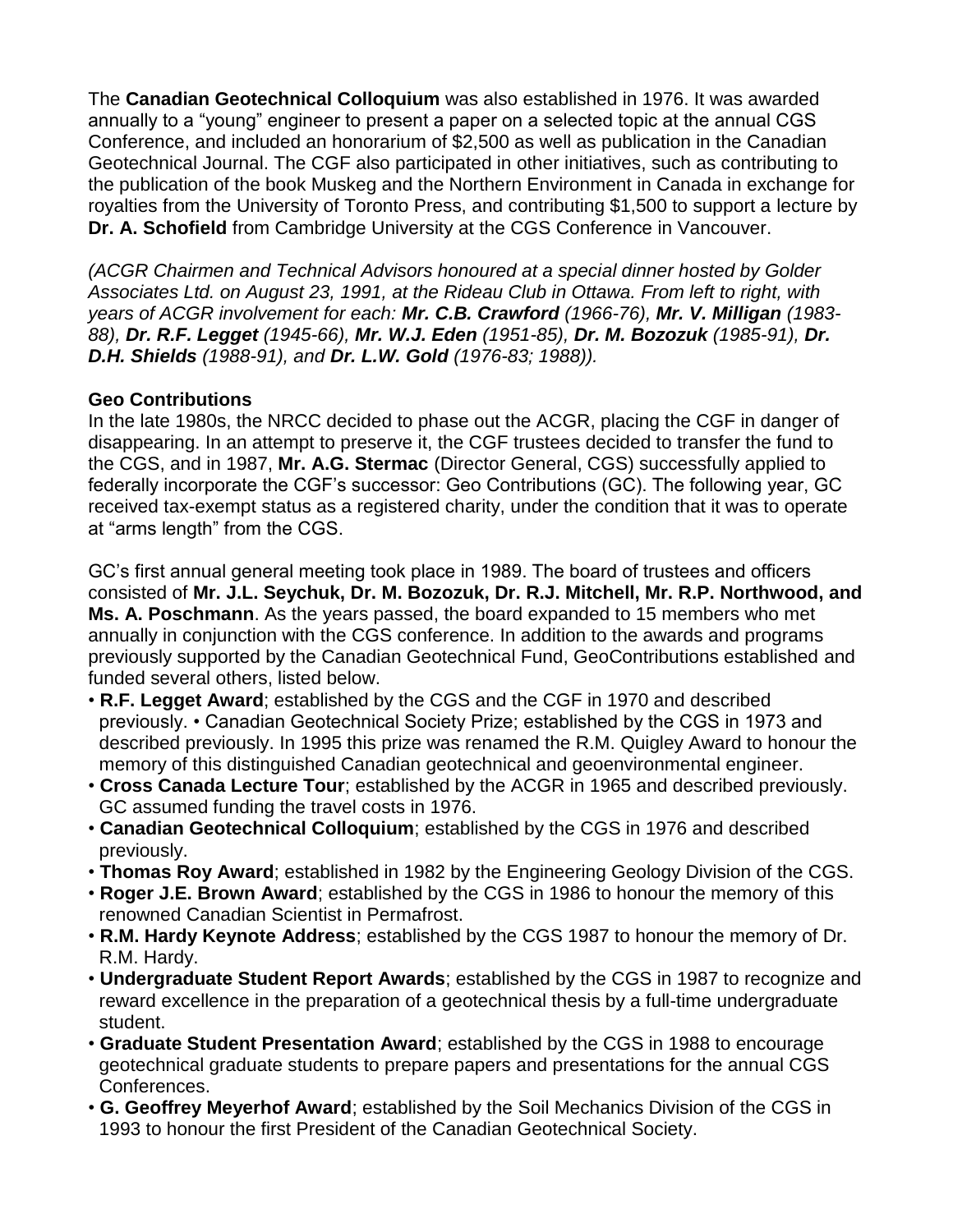- **John A. Franklin Award**; established by the Rock Mechanics Division of the CGS in 1993, to honour the past President of the International Society for Rock Mechanics.
- **A.G. Stermac Award**; established by the CGS in 1999 to mark the retirement in 1998 of the former President and Director General of CGS, This award was previously called the CGS Service Plaques.

Throughout the 1990s, interest rates fell affecting earnings from investments, and GC financial resources consequently dwindled. GC trustees had to make many difficult decisions during those years, including eliminating the honoraria associated with several of the awards, and directing the savings towards supporting the two student awards. It also became necessary to cancel some of the CrossCanada Lecture Tours.

By the late 1990s, concerned that other core activities might also have to be cancelled, GC established an investment committee (chaired by **Dr. R. Benson**) and a fund-raising committee (chaired by **Dr. J.I. Clark**) to seek corporate sponsorships and build up GC funds. Initial response was strong, with about \$60,000 raised by 2000. The number of donors was small, however, and many people felt that the name "Geo-Contributions" should be changed to something that more obviously suggested the promotion of the geotechnical community.

The photo below shows the presidents of Geo Contributions from its inception in 1989 to 2000 *(Mr. J.L. Seychuk (1989-90), Dr. T.C. Kenny (1991-92), Mr. M. Devata (1993-98); Dr. M. Bozozuk (1999-2000))*, when its name was changed to the Canadian Foundation for Geotechnique (CFG). In addition to these individuals, and to Drs. Benson and Clark, GC Officers who worked hard through this difficult period to continue to "recognize and foster excellence in the geotechnical field in Canada" included **Dr. K.T.Law** (Vice President, 2000), **Mr. R.P. Northwood** (Treasurer, 1989- 1997), **Ms. E. Partsis** (Treasurer, 1998-2000), **Ms. A. S. Poschmann** (Secretary, 1989-1997) and **Mr. A.J. Walker** (Secretary, 1999-2000).

*This is the first article of a two-part series. It is based on an article prepared by Dr. Michael Bozozuk and originally published in Geotechnical News in December 2007. The original article was edited by Drs. Heinrich Heinz and Dennis Becker to fit CGS News Publication requirements.*

#### **History of the Canadian Foundation for Geotechnique: Part 2**

(From *CGS News* in *Geotechnical News*, June 2016 , pages 16 and 17)

# **Introduction**

In Part 1 of this series, published in the December 2015 issue of Geotechnical News, the focus was on the two predecessor organizations of the Foundation, namely the Canadian Geotechnical Fund (CGF) and Geo-Contributions (GC). This second article focuses on the period spanning from 2000, when the Foundation was established, to the present date.

The **Canadian Foundation for Geotechnique** (CFG), also known as "the Foundation", is a registered charitable organization that funds the awards, prizes and distinguished lectures of the **Canadian Geotechnical Society** (CGS), and supports other activities that recognize geotechnical excellence. Over the past three years, the Foundation has disbursed over \$30,000 yearly for various awards, prizes and scholarships, and has sponsored the Cross Canada Lecture Tours (CCLTs) together with industry partners.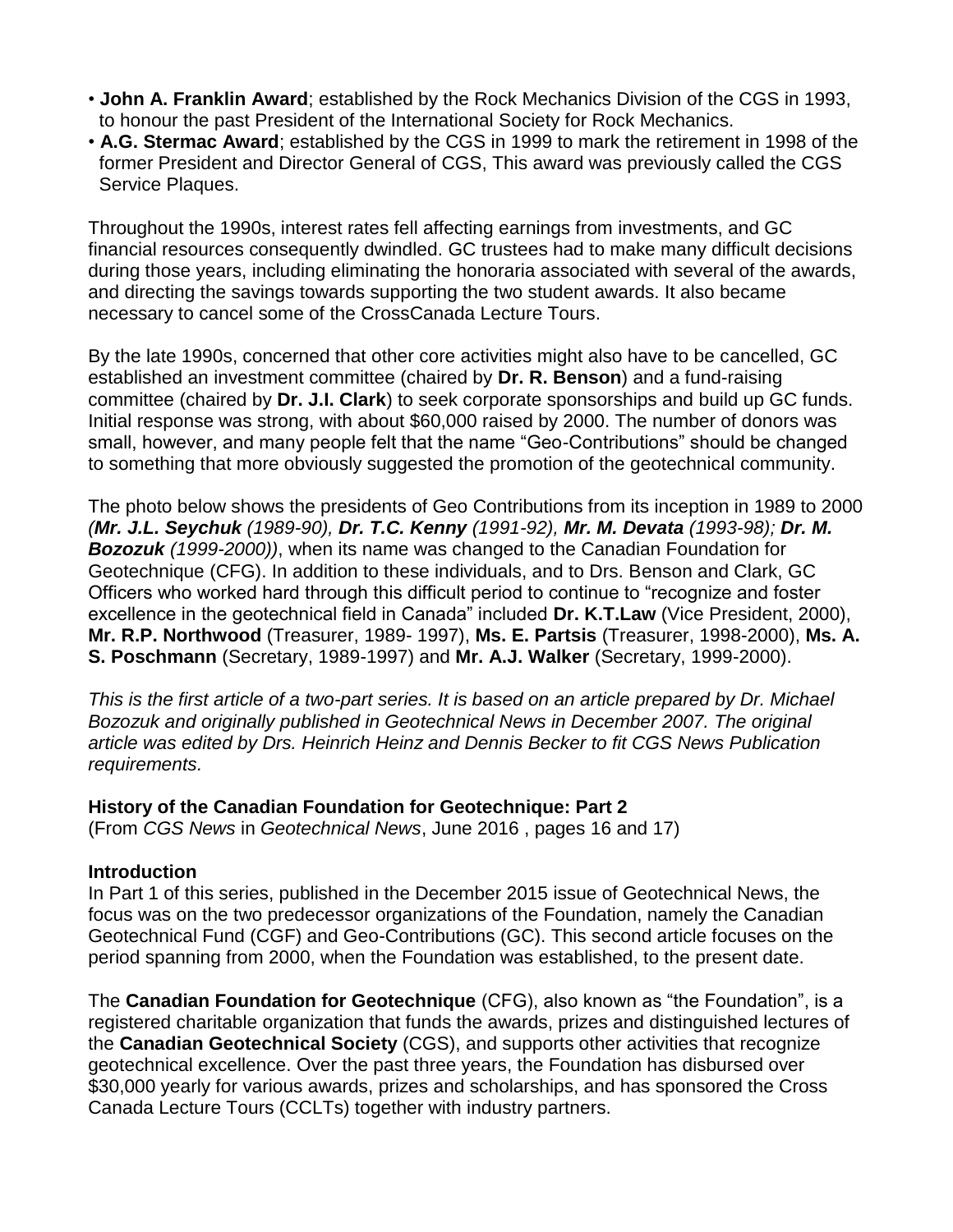The Foundation has fostered and recognized excellence in the Canadian geotechnical community for many years, and one could easily take for granted that it will always do so. No organization, however, stands the test of time without the hard work and dedication of a number of individuals. An attempt to recognize them, as well as to highlight major initiatives over the years, is made herein. We apologize for any errors and omissions.

# **Canadian Foundation for Geotechnique**

The **Canadian Foundation for Geotechnique** was the new name proposed to replace **Geo-Contributions** (GC). The name was approved by the GC Board of Trustees at the Annual General Meeting in October 2000, and accepted by Industry Canada in December 2000 as a charitable organization.

Similar to its predecessors, the Canadian Geotechnical Fund (CGF) and GC, the Foundation's purpose was "To recognize and foster excellence in the geotechnical field in Canada". When registered in 2000 it had the same Officers and Board of Trustees as GC.

The Foundation, by maintaining an adequate funding base through investments and soliciting donations from individuals, local geotechnical groups and corporations, had the following objectives:

- Fund the awards and prizes recommended by the CGS.
- Support the Geotechnical Research Board (GRB) through an annual award provided to the presenter of the Canadian Geotechnical Colloquium.
- Fund the travel costs of the Cross Canada Lecture Tours. Establish funding for geotechnical scholarships.
- Support other activities that recognize geotechnical excellence.

As described in Part 1 of this article, the awards and programs established prior to 2000 and currently funded by the Foundation are:

- R.F. Legget Award
- R.M. Quigley Award
- Cross Canada Lecture Tours
- Canadian Geotechnical Colloquium
- R.M. Hardy Keynote Address
- Thomas Roy Award
- Roger J.E. Brown Award
- G. Geoffrey Meyerhof Award
- John A. Franklin Award
- A.G. Stermac Award
- Undergraduate Student Report Awards
- Graduate Student Presentation Award

The CGS subsequently established the following additional awards that the Foundation also now supports:

- Geosynthetics Award; established by the CGS in 2000 to recognize an individual or individuals in the application of geosynthetics in civil, geotechnical or geoenvironmental engineering.
- Geoenvironmental Award; established by the CGS in 2000 to recognize outstanding geoenvironmental engineering.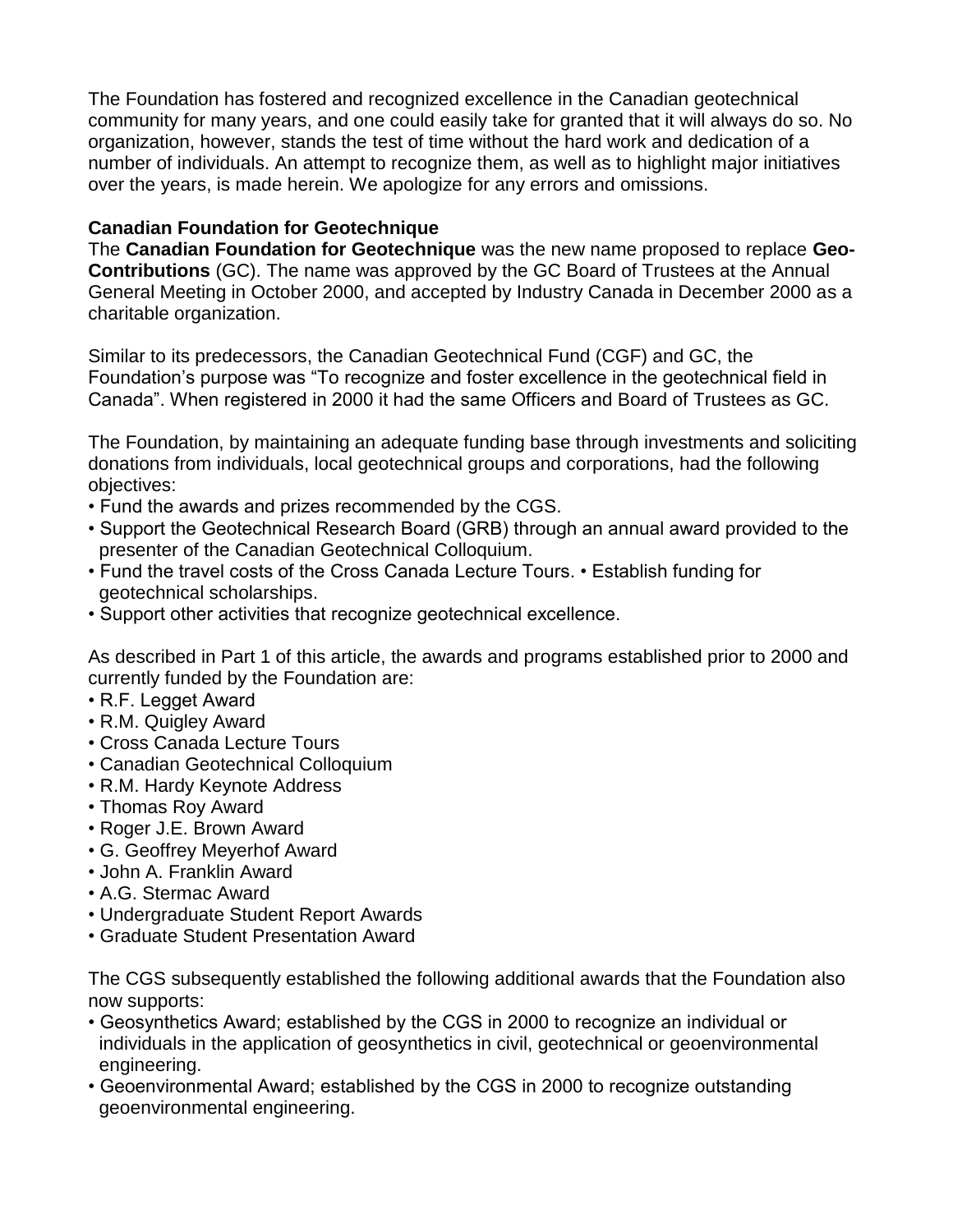As a millennium project in 2000, **Dr. M. Bozozuk**, President of the Foundation designed the Legget Medal to replace the R.F. Legget Award. It is made of sterling silver by the Royal Canadian Mint and was presented for the first time to **Dr. D H. Shields** at the CGS Annual Conference in Montreal in October 2000. Past winners of the R.F. Legget Award were also given the opportunity to receive the Medal.

In 2001, the Foundation agreed to contribute \$1,500 annually towards the cost of preparing the certificates and plaques awarded by the CGS. In 2003, the CGS and the Foundation increased the honoraria for two Graduate Student Presentation Awards and four Undergraduate Student Report Awards (for individual and group submissions) to a total of \$3,750. In 2005 the Foundation contributed, for the first time, \$1,000 to support two CGS members to participate in **Young Geotechnical Engineers Conferences**. This amount currently stands at \$4,000 and the Foundation is preparing to support two young members to attend the 2017 Conference in Seoul, Korea.

Over the past several years, the Foundation has received generous and excellent support from corporate sponsors to provide travel costs for the Cross Canada Lecture Tours. In 2005, the Foundation established a Cross Canada Lecture Tour Reserve Fund to manage and report on activities related to fund raising revenues and expenditures for the Cross Canada Lecture Tour. The Reserve Fund was "capped" at \$20,000, and any additional amounts are allocated to support the general activities of the Foundation.

The Foundation has also received loans or donations from some of the Local Sections of the CGS and the Local Organizing Committees of the annual CGS Conferences.

In 2007, the Foundation launched its CFG-FCG Website *www.cfg-fcg.ca* and established the Canadian Foundation for Geotechnique **National Graduate Scholarship**. This scholarship, with a value of \$5,000, is awarded annually to a deserving student entering into, or continuing in, a Masters or PhD program at a Canadian University in any identified field of geotechnique. Also in 2007, the Foundation increased the honorarium associated with the Canadian Geotechnical Colloquium to \$5,000.

In April of 2014, the National Graduate Scholarship was renamed as the **Michael Bozozuk National Graduate Scholarship** to honour and to recognize the 43 years of service, dedication and passion that **Dr. Michael Bozozuk** provided to the Foundation, and to the overall geotechnical community in Canada. The inaugural presentation of this scholarship was made in October 2014 at the annual CGS Conference in Regina, SK.

In the fall of 2008, the Foundation established a **Legacy Donor** program to honour individuals who have donated, or who donate, more than \$25,000 to the Foundation. To date our Legacy Donors are **Dr. Jack Mollard, Mr. Charlie Ripley** and **Dr. Ben Torchinsky**.

In the spring of 2011, the Foundation established a **Legacy Corporate Sponsor** program similar to the Legacy Donor program. The Legacy Corporate Sponsor program honours those corporations that have contributed \$30,000 or more to the Foundation to fund the Cross Canada Lecture Tours. Currently, Legacy Corporate Sponsors are **AMEC Environment and Infrastructure, Stantec/Jacques Whitford, Reinforced Earth (Canada), Tetra Tech EBA, BGC Engineering** and **Golder Associates Ltd**.